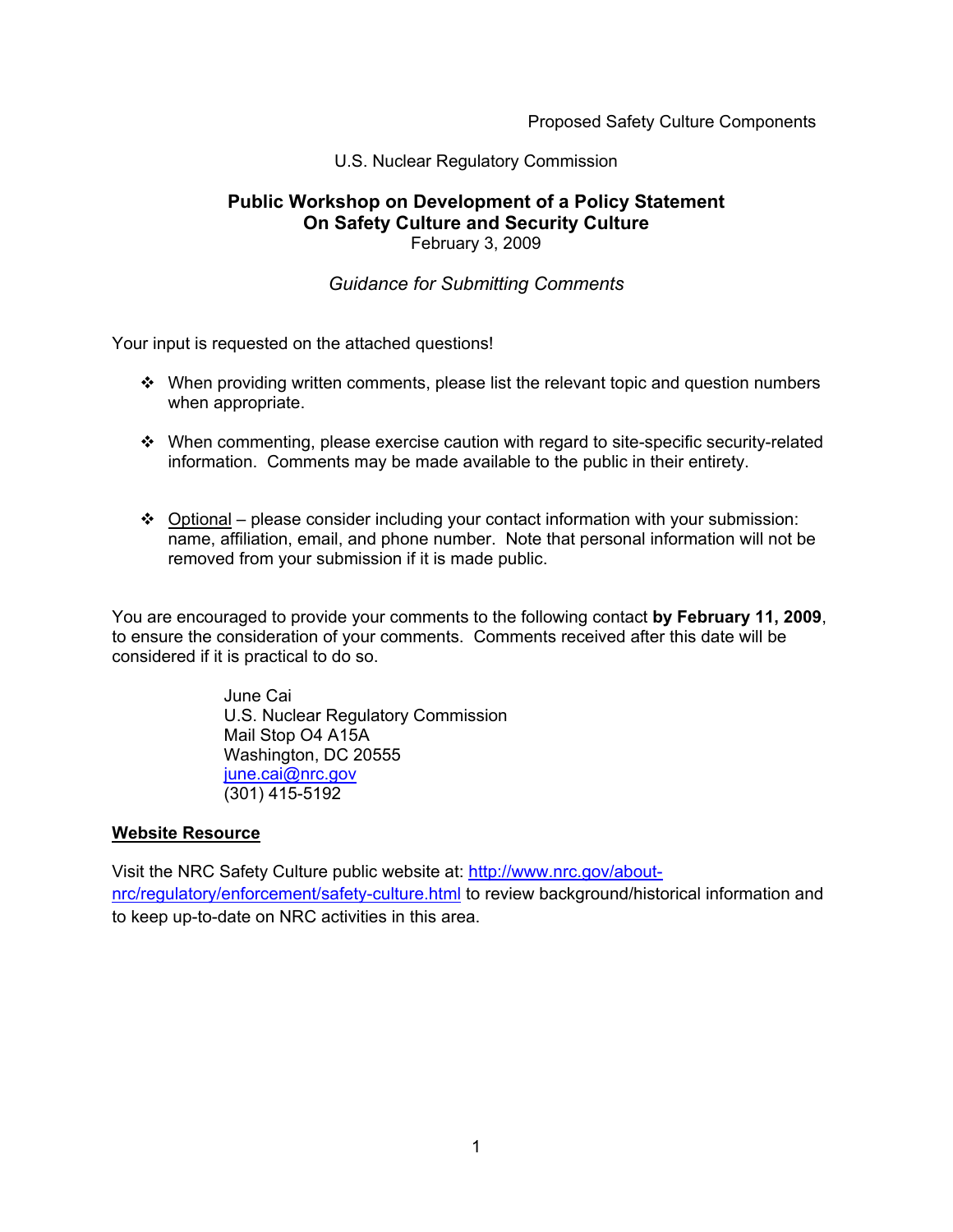### **PROPOSED SAFETY CULTURE COMPONENTS**

#### **Background Information**

The U.S. Nuclear Regulatory Commission (NRC) safety culture working group developed a set of 13 safety culture components to be used in the Reactor Oversight Process (ROP) based on a variety of sources including the nuclear and other domestic industries, international organizations and regulatory bodies, organizational literature and the knowledge and experience of the working group members. The information on safety culture gathered by the working group was screened to ensure that the information in the components was unambiguous, within the NRC's regulatory purview, provides insights on the components through existing inspection techniques, and was generally applicable to reactor licensees. The NRC's components were compared to both industry and international safety culture attributes to ensure that the staff fully captured concepts appropriate for NRC oversight. In an effort to use language, titles, and nomenclature that are common with the industry, the working group compared the NRC's safety culture components to the safety culture attributes and principles developed by the Institute of Nuclear Power Operations (INPO). To address internal and external stakeholder feedback following a series of public meetings in the late 2005 through early 2006 time frame, the working group further revised the safety culture components to enhance their concepts and use language that would better facilitate use of the components under the ROP.

The enhanced ROP incorporating the safety culture components was implemented in June 2006. The safety culture components were more recently evaluated for their applicability to other licensee environments such as for oversight of fuel facilities and new reactor construction. These reviews indicated that all of the components were applicable to these environments, albeit with tweaking of some of the language to take into consideration the unique aspects of those environments.

In reviewing the components for their potential inclusion in the development of the draft policy statement(s), staff made further changes based on lessons learned from the initial 18 month implementation of the ROP and also in consideration of the following:

- Improved the overall organization of concepts, such as integrated some components into others to combine related concepts
- Better address "security"
- Reword to be more generic to all licensee and certificate holders
- Separated some components related to individual worker performance from the higher level programmatic and organizational performance types of functions

This review resulted in the proposed nine safety culture components as provided in the attached. Under each of the safety culture components are example aspects to help with the understanding of each of the components.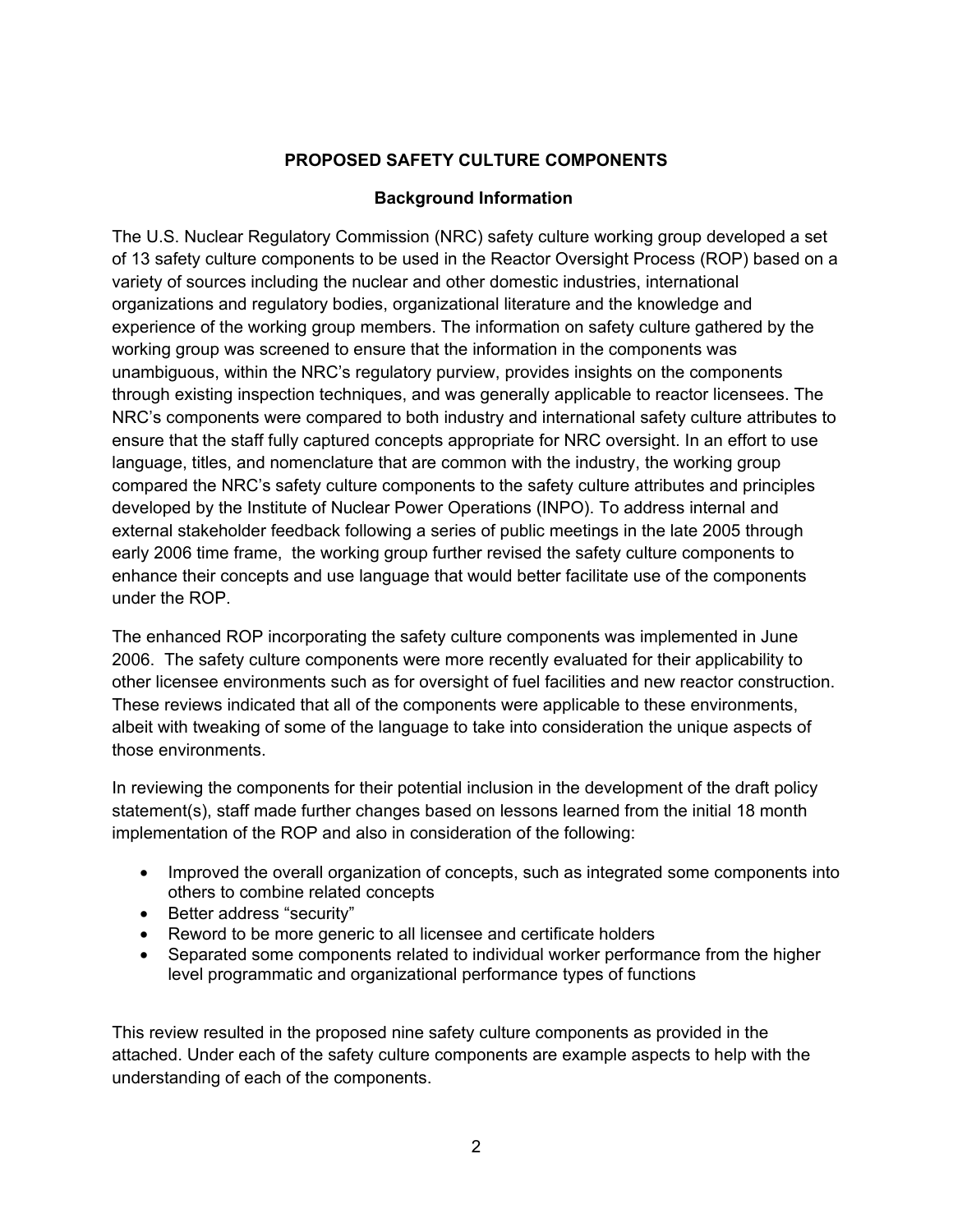#### **QUESTIONS ON SAFETY CULTURE COMPONENTS**

1. Is there an area(s) important to safety or security culture that does not appear to be captured by the set of nine components? Is the missing area(s) relevant to a particular set of licensees or certificate holders? Or is it generically applicable? If so, please specify.

2. Of the identified components, is there a safety culture component(s) that you consider to not be important, or to not contribute, to safety culture and should therefore be dropped? If so, please specify.

3. How should the Commission communicate a common understanding of the components of safety/security culture?

4. How should the Commission, through the policy statement, influence licensee and certificate holders to use their understanding of safety/security culture to improve performance?

5. Should there be new regulatory requirements specifically addressing safety culture? If so, please explain. Or, how should safety culture insights to be used, e.g., to inform regulatory response to findings or violations within existing requirements?

6. Given the range of NRC licensees and certificate holders, how can the Commission best communicate its expectations regarding the scope of programs and processes to address safety/security culture in a manner that appropriately considers the different licensee and certificate holders environment?

7. How should the Commission define the components of safety and security culture (i.e., one set of components addressing both safety and security culture in an integrated manner or two sets of components, one to address safety culture and another to address security culture)? What are the risks and benefits of combining or separating them?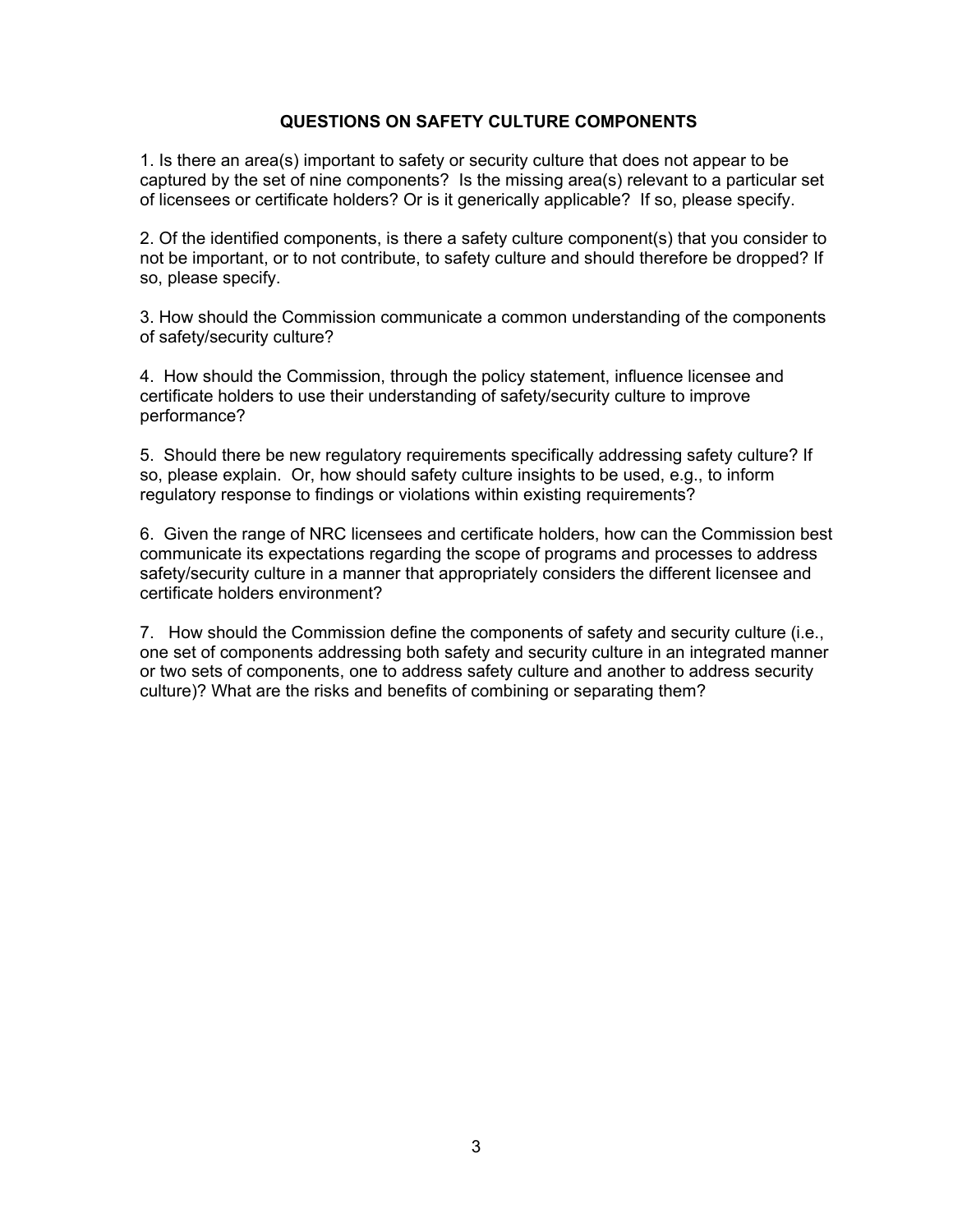### **PROPOSED SAFETY CULTURE COMPONENTS AND GENERIC EXAMPLES**

## *Work Practices (WP) – As individual contributors, personnel demonstrate ownership for safety and security in their day-to-day work activities.*

WP1– (work quality) Personnel ensure that their day-to-day work activities and products meet high standards, commensurate with the potential impacts of their work on safety and security, by, for example, remaining fit for duty; relying on the guidance contained in procedures, work instructions, drawings, databases, and other job aids and reference materials; and using human error prevention techniques, such as holding pre-job briefings, performing self- checks, and requesting peer checks or reviews.

WP2 – (individual decision-making) In their day-to-day work, personnel proceed with caution when making safety- or security-related decisions, especially when faced with uncertain or unexpected conditions, to ensure that safety and security are maintained. For example, when making decisions related to a safety- or security-related work product or activity, individuals question the validity of their underlying assumptions, identify possible unintended consequences that could affect safety and/or security, and obtain appropriate management and/or interdisciplinary input and approvals. They do not proceed in the face of uncertainty, unexpected conditions, or unsafe circumstances until the conditions or concerns are resolved.

## *Work Planning and Control (WPC) – Processes for planning and controlling work ensure that individual contributors, supervisors and work groups communicate, coordinate, and execute their work activities in a manner that supports safety and security.*

WPC1 – (communication and cooperation) Individual contributors and work groups communicate and cooperate during work projects and activities to ensure that safety and security are maintained. For example, during the execution of work, personnel are kept informed of current operational safety or security status; the operational impact of planned and on-going work activities; and the potential for interactive effects between activities (including nuclear safety/security interface considerations and off-site activities) that are or will be performed concurrently.

WPC2 – (supervisory oversight) Supervisors and managers are accessible and oversee work activities and products, including the work of contractors and vendors, to ensure that safety and security are maintained. They reinforce safety and security standards in their interactions with others. For example, managers and supervisors challenge work activities and work products that do not meet their standards.

## *Safety Conscious Work Environment (SCWE) – Management maintains a SCWE in which personnel feel free to raise concerns without fear of retaliation.*

SCWE1 – (raising concerns) Personnel freely, openly and without fear of retaliation, communicate conditions or behaviors that may impact safety or security, and provide complete, accurate and forthright information to management, oversight, audit, and regulatory organizations without fear of retaliation.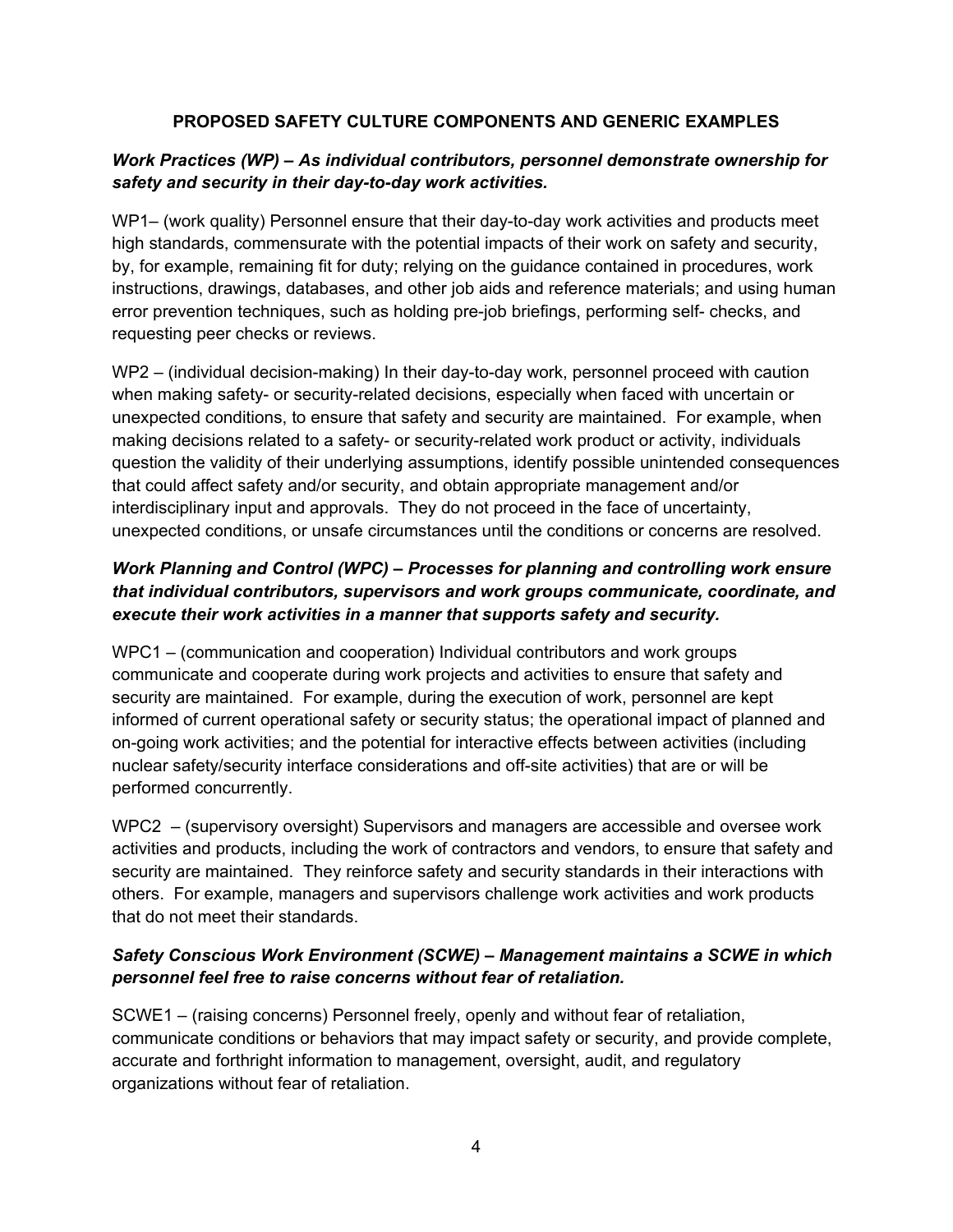SCWE2 – (retaliation) Management investigates claims of harassment, intimidation, retaliation, and discrimination consistent with the regulations regarding employee protection. If an instance of harassment, intimidation, retaliation or discrimination for raising a safety or security concern is identified, management takes corrective actions in a timely manner.

# *Problem Identification and Evaluation (PIE) – Management ensures that issues potentially impacting safety or security are promptly identified and fully evaluated, commensurate with their significance.*

PIE1 – (low threshold/wide scope) Problem identification processes (e.g., raising issues to management, the corrective action program – CAP, self- and independent assessments, oversight groups, any alternative processes for raising concerns) have a low threshold and wide scope for identifying issues. Personnel identify issues promptly, completely and accurately, including fitness-for-duty, radiological, industrial, or chemical safety concerns, and nuclear safety and security issues.

PIE2 – (problem evaluation) The licensee thoroughly, accurately, and in a timely manner evaluates problems identified from any source (e.g., the CAP, reviews of internal lessons learned and lessons learned by others, self- and independent assessments, and alternative processes for raising concerns or resolving differing professional opinions), commensurate with their safety/security significance. Problems, issues and conditions adverse to quality are properly classified and prioritized. Causes and contributors to safety- and security-significant problems are accurately identified as well as their extent; and the extent of conditions associated with the problems is accurately identified.

# *Problem Resolution (PR) – The licensee ensures that safety and security issues are promptly addressed and corrected, commensurate with their significance.*

PR1 – (timeliness) The licensee implements actions, in a timely manner, to address safety/security issues and adverse trends (both of which may be identified from any source, such as the CAP, reviews of internal lessons learned and lessons learned by others, self- and independent assessments, input from oversight groups, or alternative processes for raising safety and security concerns and resolving differing professional opinions), commensurate with their significance and complexity.

PR2 – (effectiveness) Problem resolutions are effective in addressing cause(s) and preventing recurrence of problems and issues affecting safety and security. The licensee evaluates and monitors the effectiveness of problem resolutions, commensurate with their significance.

### *Resources (R) – The licensee ensures that the personnel, equipment, procedures, and other resources needed to assure safety and security are available.*

R1 – (training and qualifications) The licensee ensures that personnel are qualified to perform their assigned tasks. For example, training is developed and implemented to ensure competence.